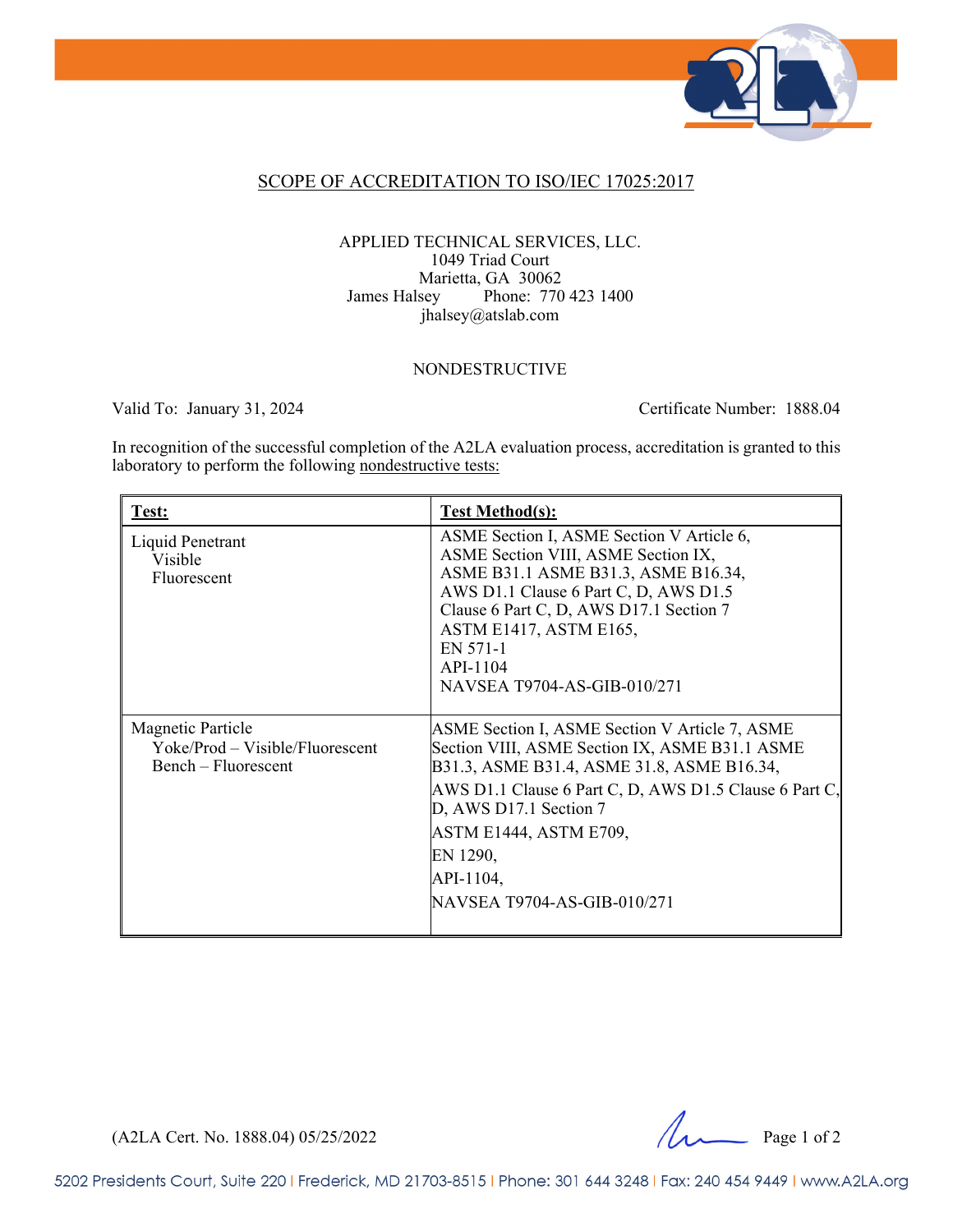| Test:                                                                                    | <b>Test Method(s):</b>                                                                                                                                                                                                                                                                                                                                                                        |
|------------------------------------------------------------------------------------------|-----------------------------------------------------------------------------------------------------------------------------------------------------------------------------------------------------------------------------------------------------------------------------------------------------------------------------------------------------------------------------------------------|
| Radiographic<br>X ray (Digital and Film)<br>Gamma (Digital and Film)                     | ASME Section I, ASME Section V Article 2, ASME<br>Section VIII, ASME Section IX, ASME B31.1, ASME<br>B31.3, ASME B16.34,<br>AWS D1.1, AWS D1.6, Clause 6 Part C, D & E AWS<br>D1.5 Clause 6 Part C, D & E, AWS D17.1 Section 7<br>ASTM E1742, ASTM E94, ASTM E1441,<br>API-1104,<br>EN 1435,<br>NAVSEA T9704-AS-GIB-010/271                                                                   |
| Radiographic<br>Computed Tomography<br>300 mm x 300 mm x 600 mm,<br>$225$ kVA            | <b>MAT-P-1203</b>                                                                                                                                                                                                                                                                                                                                                                             |
| Ultrasonic<br><b>Contact Straight Beam</b><br><b>Contact Angled Beam</b><br>Phased Array | ASME Section I, ASME Section V Article 4, 5 &<br>23 ASME Section VIII, ASME Section IX, ASME<br>B31.1, ASME B31.3, ASME B16.34,<br>AWS D1.1 Clause 6 Part C, D & F, AWS D1.5<br>Clause 6, AWS D17.1 Section 7,<br>ASTM A388, ASTM A577, ASTM A578, ASTM<br>E114, ASTM E164, ASTM E213, ASTM E273,<br>ASTM E428, ASTM E587, ASTM E797,<br>EN 1714, EN ISO 17640<br>NAVSEA T9704-AS-GIB-010/271 |
| Visual Inspection                                                                        | ASME Section I, ASME Section<br>V Article 9, ASME Section VIII,<br>ASME Section IX, ASME B31.1,<br>ASME B31.3, ASME B16.34,<br>AWS D1.1 Clause 6 Part C,<br>AWS D1.5 Clause 6 Part C, AWS<br>D17.1 Section 7, EN 970                                                                                                                                                                          |
| <b>Eddy Current</b>                                                                      | ASTM E243, ASTM E244, ASTM E376, ASTM E426,<br>ASTM E703, ASTM E1004,<br><b>ASME</b> Section V Article 8,<br>NAVAIR 01-1A-16-2                                                                                                                                                                                                                                                                |